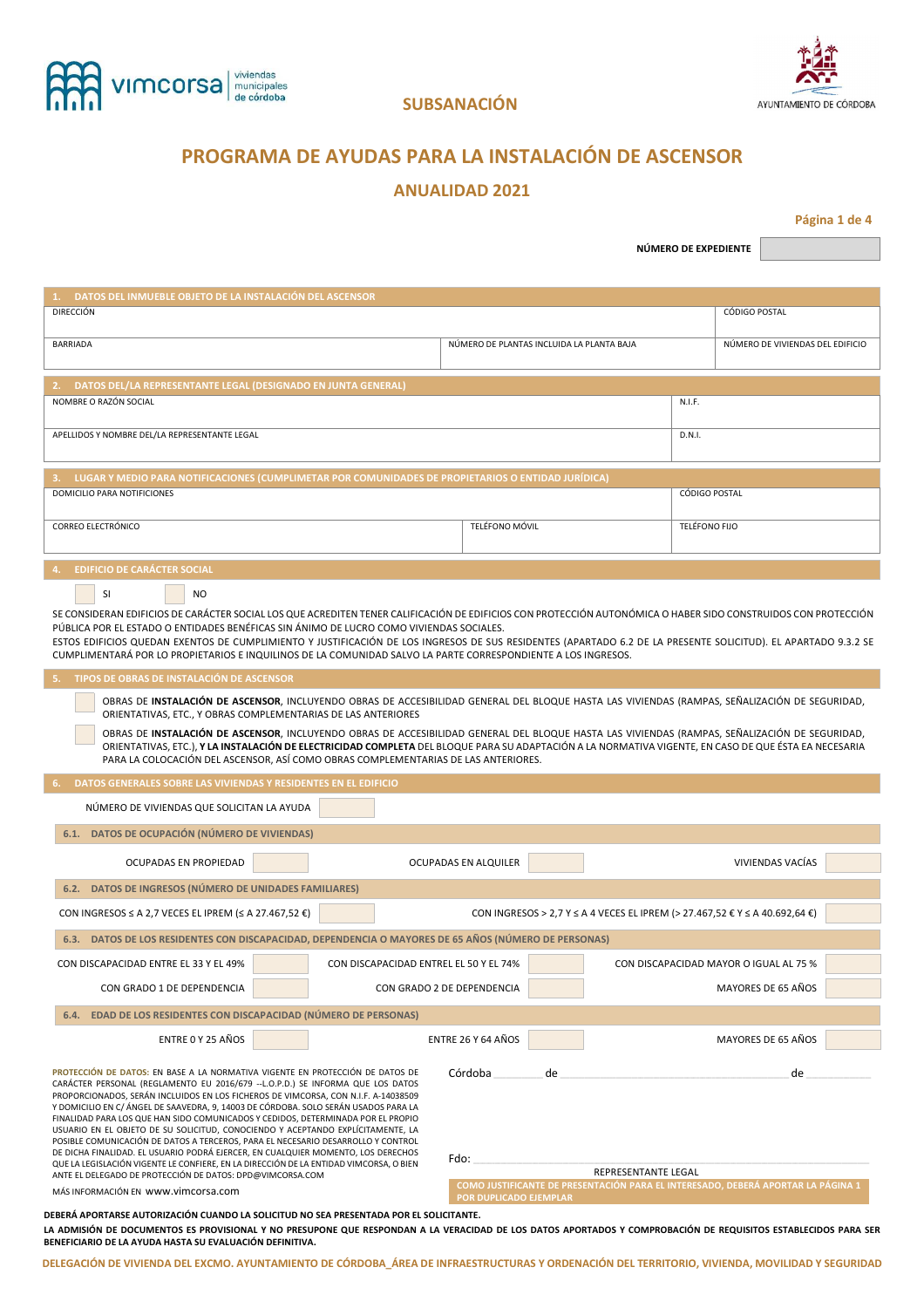



**Página 2 de 4** 

**NÚMERO DE EXPEDIENTE** 

| <b>SOBRE LAS OBRAS A REALIZAR</b><br>7.                                                                               |                                                            |  |  |  |  |
|-----------------------------------------------------------------------------------------------------------------------|------------------------------------------------------------|--|--|--|--|
| 7.1. DESCRIPCIÓN DE LAS OBRAS A REALIZAR NECESARIAS PARA LA INSTALACIÓN DE ASCENSOR Y ACCESIBILIDAD EN GENERAL        |                                                            |  |  |  |  |
|                                                                                                                       |                                                            |  |  |  |  |
|                                                                                                                       |                                                            |  |  |  |  |
|                                                                                                                       |                                                            |  |  |  |  |
| 7.2. PRESUPUESTO DE LAS OBRAS Y HONORARIOS TÉCNICOS (EN CASO NECESARIO)                                               |                                                            |  |  |  |  |
| COSTE DE LAS OBRAS SIN IVA<br>IVA DE LA ACTUACIÓN                                                                     | HONORARIOS PROFESIONALES DE LA INTERVENCIÓN (IVA INCLUIDO) |  |  |  |  |
|                                                                                                                       |                                                            |  |  |  |  |
| CRITERIOS PARA BAREMACIÓN DE LAS SOLICITUDES DE AYUDAS PARA LA INSTALACIÓN DE ASCENSORES (MÁXIMO 100 PUNTOS)          |                                                            |  |  |  |  |
| 8.1. CRITERIOS SOCIOECONÓMICOS (MÁXIMO 30 PUNTOS)                                                                     |                                                            |  |  |  |  |
| MÍNIMO 50% DE LOS INGRESOS DE LA COMUNIDAD INFERIORES A 2,7 VECES EL IPREM CORREGIDO O EDIFICIO DE CARÁCTER SOCIAL    | <b>30 PUNTOS</b>                                           |  |  |  |  |
| MÍNIMO 50% DE LOS INGRESOS DE LA COMUNIDAD INFERIORES A 4 VECES EL IPREM CORREGIDO                                    | 25 PUNTOS                                                  |  |  |  |  |
| 8.2. CRITERIOS REFERIDOS AL EDIFICIO (MÁXIMO 30 PUNTOS)                                                               |                                                            |  |  |  |  |
| 8.2.1. EN FUNCIÓN DEL NÚMERO DE PLANTAS (MÁXIMO 15 PUNTOS)                                                            |                                                            |  |  |  |  |
| MAYOR DE 6 PLANTAS (PLANTA BAJA + 5)                                                                                  | <b>15 PUNTOS</b>                                           |  |  |  |  |
| ENTRE 4 Y 6 PLANTAS (ENTRE PLANTA BAJA + 3 Y PLANTA BAJA + 5)                                                         | 10 PUNTOS                                                  |  |  |  |  |
| 8.2.2. EN FUNCIÓN DEL NÚMERO DE VIVIENDAS TOTALES (MÁXIMO 15 PUNTOS)                                                  |                                                            |  |  |  |  |
| MAS DE 24 VIVIENDAS                                                                                                   | <b>15 PUNTOS</b>                                           |  |  |  |  |
| DE 16 A 24 VIVIENDAS                                                                                                  | 10 PUNTOS                                                  |  |  |  |  |
| DE 10 A 15 VIVIENDAS                                                                                                  | 5 PUNTOS                                                   |  |  |  |  |
| 8.3. CRITERIOS DE ACCESIBILIDAD DE LOS RESIDENTES (MÁXIMO 40 PUNTOS)                                                  |                                                            |  |  |  |  |
| 8.3.1. PORCENTAJE DE MAYORES DE 65 AÑOS RESIDENTES EN EL EDIFICIO (MÁXIMO 20 PUNTOS)                                  |                                                            |  |  |  |  |
| IGUAL O SUPERIOR AL 35% DE RESIDENTES TOTALES MAYORES DE 65 AÑOS                                                      | 20 PUNTOS                                                  |  |  |  |  |
| ENTRE UN 20% Y MENOS DEL 35% DE RESIDENTES TOTALES MAYORES DE 65 AÑOS                                                 | <b>10 PUNTOS</b>                                           |  |  |  |  |
| ENTRE UN 10% Y MENOS O IGUAL AL 20 % DE RESIDENTES TOTALES MAYORES DE 65 AÑOS                                         | 5 PUNTOS                                                   |  |  |  |  |
| 8.3.2. NÚMERO DE PERSONAS RESIDENTES CON GRADO DE DEPENDENCIA O DISCAPACIDAD RECONOCIDA (MÁXIMO 20 PUNTOS)            |                                                            |  |  |  |  |
| 8.3.2.1. NÚMERO DE RESIDENTES CON DISCAPACIDAD POR FALTA DE MOVILIDAD O DEPENDENCIA DE GRADO 1 Y 2 (MÁXIMO 10 PUNTOS) |                                                            |  |  |  |  |
| MAS DE 3 VECINOS AFECTADOS                                                                                            | 10 PUNTOS                                                  |  |  |  |  |
| MAS DE 2 VECINOS AFECTADOS                                                                                            | <b>5 PUNTOS</b>                                            |  |  |  |  |
| 8.3.2.2. AL MENOS UN RESIDENTE EN SITUACIÓN DE DEPENDENCIA O DISCAPACIDAD RECONOCIDA (MÁXIMO 10 PUNTOS)               |                                                            |  |  |  |  |
| 8.3.2.2.1.- SITUACIÓN DE DEPENDENCIA O DISCAPACIDAD RECONOCIDA (MÁXIMO 7 PUNTOS)                                      |                                                            |  |  |  |  |
| GRAVE: GRAN DEPENDENCIA O RECONOCIMIENTO DE DISCAPACIDAD DEL 75% O SUPERIOR QUE IMPIDA LA MOVILIDAD                   | 7 PUNTOS                                                   |  |  |  |  |
| MEDIA: DEPENDENCIA SEVERA O RECONOCIMIENTO DE DISCAPACIDAD DEL 50-74%, QUE IMPIDA LA MOVILIDAD                        | 5 PUNTOS                                                   |  |  |  |  |
| LEVE: DEPENDENCIA MODERADA O RECONOCIMIENTO DE DISCAPACIDAD DEL 33-49%, QUE IMPIDA LA MOVILIDAD                       | 3 PUNTOS                                                   |  |  |  |  |
| 8.3.2.2.2. EDAD DE LOS RESIDENTES DEL APARTADO 8.3.2.2.1 (MÁXIMO 3 PUNTOS)                                            |                                                            |  |  |  |  |
| DE 0 A 25 AÑOS                                                                                                        | 3 PUNTOS                                                   |  |  |  |  |
| DE 26 A 64 AÑOS                                                                                                       | 2 PUNTOS                                                   |  |  |  |  |
| DE 65 EN ADELANTE                                                                                                     | 1 PUNTOS                                                   |  |  |  |  |
|                                                                                                                       | PUNTUACIÓN TOTAL                                           |  |  |  |  |
|                                                                                                                       |                                                            |  |  |  |  |

A IGUALDAD DE PUNTUACIÓN GLOBAL SE PRIORIZA LA MAYOR PUNTUACIÓN ALCANZADA ATENDIENDO A LOS CRITERIOS DE ACCESIBILIDAD DE LOS RESIDENTES Y EN SEGUNDO LUGAR AL MENOR COSTE DE LA INSTALACIÓN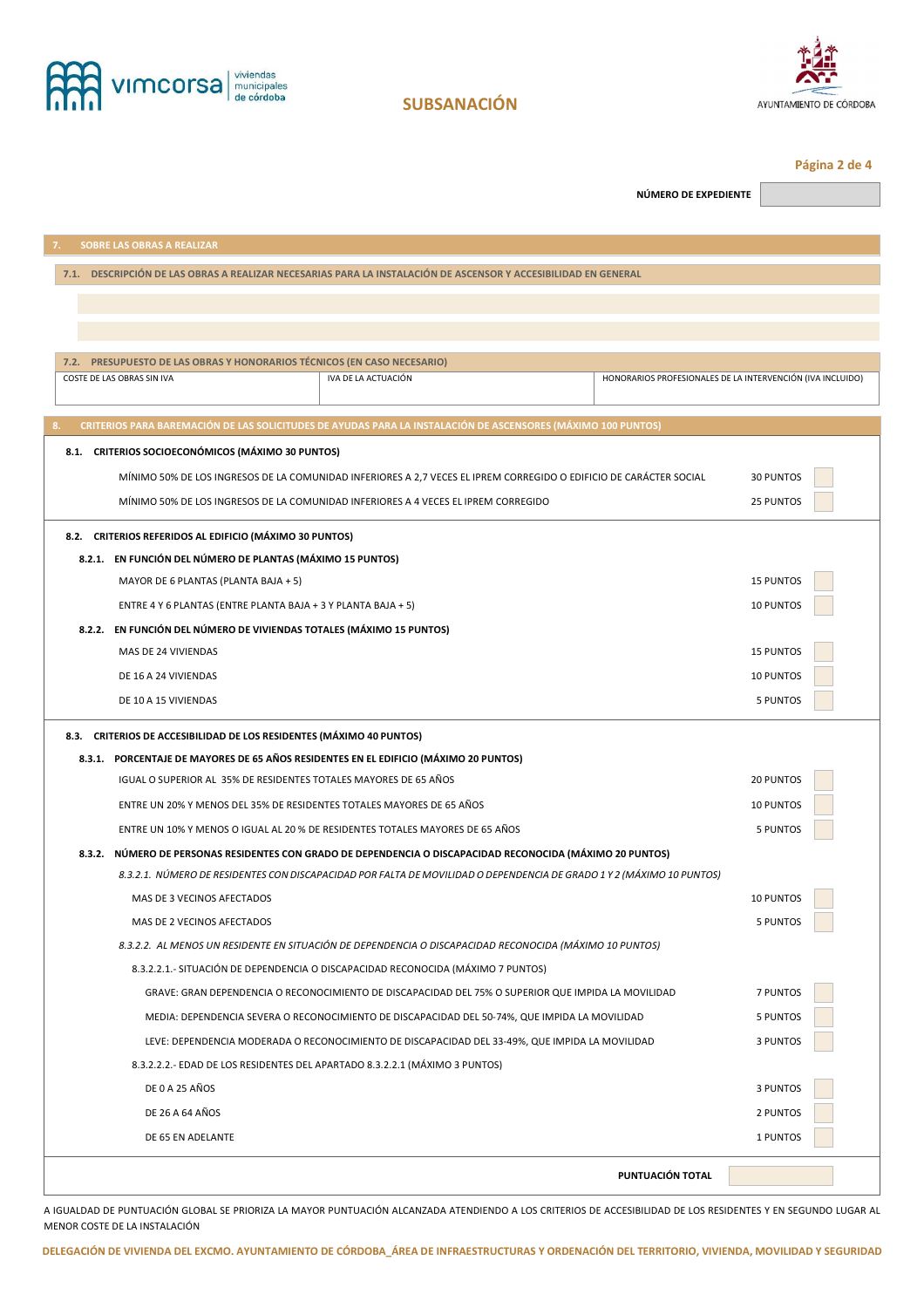



**Página 3 de 4** 

**NÚMERO DE EXPEDIENTE** 

|                                                                                                                                                                                                                                                                                       |                                                                                    |                                                                                      | <b>CONSENTIMIENTOS, COMPROMISOS A ADOPTAR Y DECLARACIONES RESPONSABLES</b>                                                                                                                                                                                           |            |                                               |                                                               |                              |                                                                  |                                                                     |
|---------------------------------------------------------------------------------------------------------------------------------------------------------------------------------------------------------------------------------------------------------------------------------------|------------------------------------------------------------------------------------|--------------------------------------------------------------------------------------|----------------------------------------------------------------------------------------------------------------------------------------------------------------------------------------------------------------------------------------------------------------------|------------|-----------------------------------------------|---------------------------------------------------------------|------------------------------|------------------------------------------------------------------|---------------------------------------------------------------------|
|                                                                                                                                                                                                                                                                                       |                                                                                    |                                                                                      | 9.1. CONSENTIMIENTO AL AYUNTAMIENTO - VIMCORSA PARA QUE PUEDA REALIZAR EN MI NOMBRE LAS SIGUIENTES CONSULTAS:                                                                                                                                                        |            |                                               |                                                               |                              |                                                                  |                                                                     |
|                                                                                                                                                                                                                                                                                       |                                                                                    |                                                                                      | EMPADRONAMIENTO FAMILIAR PARA COMPROBACIÓN DE LA OCUPACIÓN DE AL MENOS EL 50% DEL NÚMERO DE VIVIENDAS                                                                                                                                                                |            |                                               |                                                               |                              |                                                                  |                                                                     |
|                                                                                                                                                                                                                                                                                       |                                                                                    |                                                                                      | REFERENCIA CATASTRAL DEL EDIFICIO OBJETO DE LA SOLICITUD                                                                                                                                                                                                             |            |                                               |                                                               |                              |                                                                  |                                                                     |
|                                                                                                                                                                                                                                                                                       |                                                                                    |                                                                                      | SI LA AYUDA A PERCIBIR ES SUPERIOR A 3.000 €, DE ESTAR AL CORRIENTE EN MIS OBLIGACIONES TRIBUTARIAS (AYUNTAMIENTO Y AGENCIA ESTATAL DE ADMINISTRACIÓN<br>TRIBUTARIA) Y DE LA SEGURIDAD SOCIAL                                                                        |            |                                               |                                                               |                              |                                                                  |                                                                     |
|                                                                                                                                                                                                                                                                                       |                                                                                    |                                                                                      | NOTA: EN EL SUPUESTO DE NO PRESTAR SU CONSENTIMIENTO PARA REALIZAR LAS CONSULTAS REFERIDAS, DEBERÁ APORTAR LOS CITADOS CERTIFICADOS Y/O LA<br>DOCUMENTACIÓN ACREDITATIVA CORRESPONDIENTE                                                                             |            |                                               |                                                               |                              |                                                                  |                                                                     |
|                                                                                                                                                                                                                                                                                       | 9.2. ADOPTO EL COMPROMISO DE                                                       |                                                                                      |                                                                                                                                                                                                                                                                      |            |                                               |                                                               |                              |                                                                  |                                                                     |
|                                                                                                                                                                                                                                                                                       |                                                                                    |                                                                                      | APORTAR LA DOCUMENTACIÓN DE ESTAR AL CORRIENTE DE LAS OBLIGACIONES TRIBUTARIAS Y DE LA SEGURIDAD SOCIAL DE LAS PERSONAS BENEFICIARIAS.                                                                                                                               |            |                                               |                                                               |                              |                                                                  |                                                                     |
|                                                                                                                                                                                                                                                                                       |                                                                                    |                                                                                      | 9.3. DECLARO, BAJO MI EXPRESA RESPONSABILIDAD                                                                                                                                                                                                                        |            |                                               |                                                               |                              |                                                                  |                                                                     |
|                                                                                                                                                                                                                                                                                       |                                                                                    |                                                                                      | 9.3.1. QUE SON CIERTOS CUANTOS DATOS FIGURAN EN LA PRESENTE SOLICITUD Y QUE LA ENTIDAD SOLICITANTE: (MARCAR CON UNA X LO QUE PROCEDA)                                                                                                                                |            |                                               |                                                               |                              |                                                                  |                                                                     |
|                                                                                                                                                                                                                                                                                       |                                                                                    |                                                                                      | ESTÁ AL CORRIENTE EN EL CUMPLIMIENTO DE LAS OBLIGACIONES TRIBUTARIAS Y FRENTE A LA SEGURIDAD SOCIAL.                                                                                                                                                                 |            |                                               |                                                               |                              |                                                                  |                                                                     |
|                                                                                                                                                                                                                                                                                       |                                                                                    |                                                                                      | NO SE HALLA INCURSA EN NINGUNA DE LAS PROHIBICIONES PARA OBTENER LA CONDICIÓN DE BENEFICIARIA EN VIRTUD DEL ARTÍCULO 4, APARTADO 2 DE LA ORDENANZA<br>GENERAL DE SUBVENCIONES DEL AYUNTAMIENTO DE CÓRDOBA, NI EN LO PREVISTO EN LAS BASES REGULADORAS DE LAS AYUDAS. |            |                                               |                                                               |                              |                                                                  |                                                                     |
|                                                                                                                                                                                                                                                                                       |                                                                                    |                                                                                      | NO HA PERCIBIDO NINGUNA OTRA SUBVENCIÓN MUNICIPAL PARA LA REALIZACIÓN DE OBRAS DURANTE LOS TRES ÚLTIMOS AÑOS.                                                                                                                                                        |            |                                               |                                                               |                              |                                                                  |                                                                     |
|                                                                                                                                                                                                                                                                                       |                                                                                    |                                                                                      | TIENE SOLICITADA O CONCEDIDA OTRA SUBVENCIÓN PARA LAS MISMAS OBRAS:                                                                                                                                                                                                  | SOLICITADA |                                               | CONCEDIDA                                                     |                              |                                                                  |                                                                     |
|                                                                                                                                                                                                                                                                                       | AÑO:                                                                               |                                                                                      | ORGANISMO:                                                                                                                                                                                                                                                           |            |                                               | CUANTÍA:                                                      |                              |                                                                  | €                                                                   |
|                                                                                                                                                                                                                                                                                       |                                                                                    |                                                                                      | QUE EL IVA DE LA INTERVENCIÓN PARA LA QUE SE SOLICITA LA AYUDA NO ES SUSCEPTIBLE DE RECUPERACIÓN O COMPENSACIÓN.                                                                                                                                                     |            |                                               |                                                               |                              |                                                                  |                                                                     |
|                                                                                                                                                                                                                                                                                       |                                                                                    |                                                                                      | 9.3.2. QUE SON CIERTOS LOS DATOS APORTADOS SOBRE LAS VIVIENDAS Y RESIDENTES EN EL EDIFICIO:                                                                                                                                                                          |            |                                               |                                                               |                              |                                                                  |                                                                     |
| RELACIÓN DE PROPIETARIOS E INQUILINOS DE LA COMUNIDAD: SE DEBERÁN CUMPLIMENTAR TODOS LOS DATOS POR CADA VIVIENDA Y MARCAR LA CASILLA QUE PROCEDA EN CADA<br>CASO Y SIGUIENDO UN ORDEN SEGÚN LA DISTRIBUCIÓN DEL EDIFICIO, POR EJEMPLO: BAJO-1, BAJO-2, BAJO-3; 1º-1, 1º-2, 1º-3; ETC. |                                                                                    |                                                                                      |                                                                                                                                                                                                                                                                      |            |                                               |                                                               |                              |                                                                  |                                                                     |
|                                                                                                                                                                                                                                                                                       |                                                                                    |                                                                                      |                                                                                                                                                                                                                                                                      |            |                                               |                                                               |                              |                                                                  |                                                                     |
|                                                                                                                                                                                                                                                                                       |                                                                                    |                                                                                      | LOS INGRESOS A CONCEPTUAR CORRESPONDEN A LOS PERCIBIDOS EN LA ANUALIDAD 2020 POR EL SOLICITANTE Y CONYUGE EN SU CASO.                                                                                                                                                |            |                                               |                                                               |                              |                                                                  |                                                                     |
|                                                                                                                                                                                                                                                                                       |                                                                                    |                                                                                      | EN EL SUPUESTO DE EDIFICIOS DE CARÁCTER SOCIAL SOLO SE CUMPLIMENTARÁN LOS DATOS DE LOS APARTADOS (A), (B), (C), (D) Y (F).                                                                                                                                           |            |                                               |                                                               |                              |                                                                  |                                                                     |
|                                                                                                                                                                                                                                                                                       |                                                                                    | <b>NÚMERO</b>                                                                        |                                                                                                                                                                                                                                                                      |            |                                               | <b>INGRESOS</b><br>(E)                                        |                              | NÚMERO DE PERSONAS<br>(F)                                        |                                                                     |
| <b>PLANTA</b><br>Y PISO<br>(A)                                                                                                                                                                                                                                                        | <b>OCUPADA</b><br>PROPIETARIO,<br><b>INQUILINO O</b><br><b>ESTA VACÍA</b><br>P/I/V | <b>DE</b><br><b>PERSONAS</b><br><b>RESIDENTES</b><br><b>EN LA</b><br><b>VIVIENDA</b> | APELLIDOS Y NOMBRE DEL BENEFICIARIO<br>(D)                                                                                                                                                                                                                           |            | <b>MENOR O</b><br><b>IGUAL A</b><br>2,7 VECES | <b>MAYOR A</b><br>2,7 Y<br><b>MENOR O</b><br><b>IGUAL A 4</b> | <b>MAYORES</b><br>DE 65 AÑOS | <b>CON</b><br><b>GRADO DE</b><br><b>DISCAPACI-</b><br><b>DAD</b> | <b>MAYORES</b><br>DE 65 AÑOS<br><b>CON</b><br><b>GRADO</b><br>102DE |
|                                                                                                                                                                                                                                                                                       | (B)                                                                                | (C)                                                                                  |                                                                                                                                                                                                                                                                      |            | <b>EL IPREM</b>                               | <b>VECES EL</b><br><b>IPREM</b>                               |                              | <b>MAYOR</b><br><b>DEL 33 %</b>                                  | <b>DEPENDEN-</b><br><b>CIA</b>                                      |
|                                                                                                                                                                                                                                                                                       |                                                                                    |                                                                                      |                                                                                                                                                                                                                                                                      |            | $\sim$ 10 $\pm$                               | <b>Contract</b>                                               |                              |                                                                  |                                                                     |
|                                                                                                                                                                                                                                                                                       |                                                                                    |                                                                                      |                                                                                                                                                                                                                                                                      |            | - 1                                           | <b>Contract</b>                                               |                              |                                                                  |                                                                     |
|                                                                                                                                                                                                                                                                                       |                                                                                    |                                                                                      |                                                                                                                                                                                                                                                                      |            |                                               |                                                               |                              |                                                                  |                                                                     |
|                                                                                                                                                                                                                                                                                       |                                                                                    |                                                                                      |                                                                                                                                                                                                                                                                      |            |                                               | <b>Contract</b>                                               |                              |                                                                  |                                                                     |
|                                                                                                                                                                                                                                                                                       |                                                                                    |                                                                                      |                                                                                                                                                                                                                                                                      |            |                                               |                                                               |                              |                                                                  |                                                                     |
|                                                                                                                                                                                                                                                                                       |                                                                                    |                                                                                      |                                                                                                                                                                                                                                                                      |            | <b>Contract</b>                               | <b>Contract</b>                                               |                              |                                                                  |                                                                     |
|                                                                                                                                                                                                                                                                                       |                                                                                    |                                                                                      |                                                                                                                                                                                                                                                                      |            | l a l                                         | <b>Contract</b>                                               |                              |                                                                  |                                                                     |
|                                                                                                                                                                                                                                                                                       |                                                                                    |                                                                                      |                                                                                                                                                                                                                                                                      |            | <b>Contract</b>                               | <b>The Co</b>                                                 |                              |                                                                  |                                                                     |
|                                                                                                                                                                                                                                                                                       |                                                                                    |                                                                                      |                                                                                                                                                                                                                                                                      |            | <b>Common</b>                                 | <b>Contract</b>                                               |                              |                                                                  |                                                                     |
|                                                                                                                                                                                                                                                                                       |                                                                                    |                                                                                      |                                                                                                                                                                                                                                                                      |            | <b>Common</b>                                 | <b>Contract</b>                                               |                              |                                                                  |                                                                     |

**(D) SE CUANTIFICARÁN LOS INGRESOS DE LA ANUALIDAD 2020 DEL SOLICITANTE Y CÓNYUGE EN SU CASO:** 

**DISPONEN DECLARACIÓN DE LA RENTA**:

SUMA DE LAS CUANTÍAS DE LA BASE IMPONIBLE GENERAL Y DEL AHORRO (CASILLAS Nº 435 + 460).

**NO DISPONEN DE DECLARACIÓN DE LA RENTA**:

SUMA DE LOS INGRESOS PERCIBIDOS POR RENDIMIENTOS DE TRABAJO, PRESTACIONES POR DESEMPLEO, PENSIÓN DEL INSTITUTO NACIONAL DE LA SEGURIDAD SOCIAL, ETC.

 $\mathcal{L}^{\text{max}}$ 

 $\sim$ 

SE INCORPORARÁN A LA SOLICITUD TANTAS HOJAS COMO SEAN NECESARIAS (**ANEXO I**).

2,7 VECES IPREM= 27.467,52 € 4 VECES IPREM= 40.692,62 €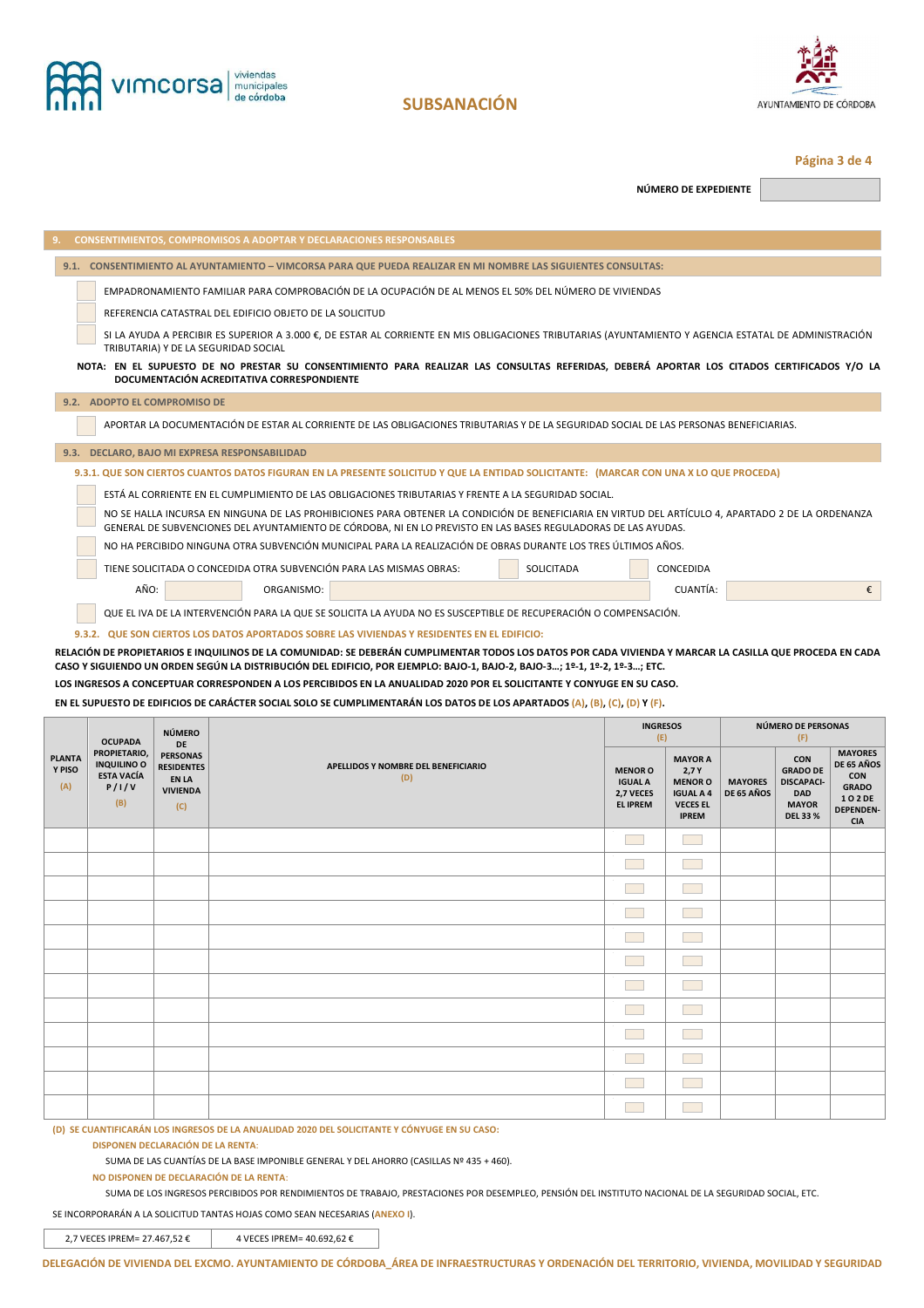|                    | vimcorsa                                                                                                                                                                                                                                                                                                                                                                                                                                                                                                                                                                                                                                                                                                                                                                                                                                                                                                                                                                                                                                                     |                                                                                                            |                      |                         |
|--------------------|--------------------------------------------------------------------------------------------------------------------------------------------------------------------------------------------------------------------------------------------------------------------------------------------------------------------------------------------------------------------------------------------------------------------------------------------------------------------------------------------------------------------------------------------------------------------------------------------------------------------------------------------------------------------------------------------------------------------------------------------------------------------------------------------------------------------------------------------------------------------------------------------------------------------------------------------------------------------------------------------------------------------------------------------------------------|------------------------------------------------------------------------------------------------------------|----------------------|-------------------------|
|                    |                                                                                                                                                                                                                                                                                                                                                                                                                                                                                                                                                                                                                                                                                                                                                                                                                                                                                                                                                                                                                                                              | <b>SUBSANACIÓN</b>                                                                                         |                      | AYUNTAMIENTO DE CÓRDOBA |
|                    |                                                                                                                                                                                                                                                                                                                                                                                                                                                                                                                                                                                                                                                                                                                                                                                                                                                                                                                                                                                                                                                              |                                                                                                            |                      | Página 4 de 4           |
|                    |                                                                                                                                                                                                                                                                                                                                                                                                                                                                                                                                                                                                                                                                                                                                                                                                                                                                                                                                                                                                                                                              |                                                                                                            | NÚMERO DE EXPEDIENTE |                         |
|                    | 9.3.3. DECLARO QUE LOS DOCUMENTOS PRESENTADOS EN LA ANTERIOR SOLICITUD DE LA ANUALIDAD 2020 SE ENCUENTRAN ACTUALMENTE EN VIGOR, POR LO QUE DETERMINO<br>LA INCORPORACIÓN DE ESTOS A LA PRESENTE SOLICITUD (A EXEPCIÓN DE LA RELATIVA A INGRESOS QUE OBEDECEN A LA ÚLTIMA DECLARACIÓN DEL IRPF):<br>ACTA DE ACUERDOS DE COMUNIDAD<br>PRESUPUESTO/S DE LAS OBRAS<br>OTROS DOCUMENTOS QUE OBREN EN EL EXPEDIENTE                                                                                                                                                                                                                                                                                                                                                                                                                                                                                                                                                                                                                                                | DOCUMENTACIÓN DE IDENTIDAD Y OCUPACIÓN DE LOS RESIDENTES<br>PRESUPUESTO DE HONORARIOS TÉCNICOS             |                      | <b>FOTOGRAFIAS</b>      |
| 10.                | DOCUMENTACIÓN PREVIA A PRESENTAR CON LA SOLICITUD                                                                                                                                                                                                                                                                                                                                                                                                                                                                                                                                                                                                                                                                                                                                                                                                                                                                                                                                                                                                            |                                                                                                            |                      |                         |
|                    | NOTA IMPORTANTE: LA DOCUMENTACIÓN QUE SE PRESENTA ES PRELIMINAR PARA LA EVALUACIÓN DE LA SOLICITUD. UNA VEZ ADMITIDA LA MISMA EN LA RESOLUCIÓN PROVISIONAL,<br>DEBERÁ PRESENTAR DURANTE EL TRÁMITE DE AUDIENCIA, LA DOCUMENTACIÓN COMPLETA DE LAS UNIDADES FAMILIARES DE TITULARES O INQUILINOS U OTRAS FORMAS DE OCUPACIÓN<br>(SEGÚN CORRESPONDA), DE LOS RESIDENTES EN EL BLOQUE, ASÍ COMO LA DOCUMENTACIÓN COMPLEMENTARIA QUE PUDIERA EXIGIRSE PARA LA DEMOSTRACIÓN DE LOS DATOS<br>CONTEMPLADOS EN LA SOLICITUD Y CIRCUNSTANCIAS EXPUESTAS.<br>10.1. REPRESENTANTE LEGAL DE LA COMUNIDAD                                                                                                                                                                                                                                                                                                                                                                                                                                                                 |                                                                                                            |                      |                         |
|                    | D.N.I. DEL REPRESENTANTE                                                                                                                                                                                                                                                                                                                                                                                                                                                                                                                                                                                                                                                                                                                                                                                                                                                                                                                                                                                                                                     | DOCUMENTO ACREDITATIVO DE LA REPRESENTACIÓN O APODERAMIENTO QUE OSTENTA                                    |                      | N.I.F. DE LA COMUNIDAD  |
|                    |                                                                                                                                                                                                                                                                                                                                                                                                                                                                                                                                                                                                                                                                                                                                                                                                                                                                                                                                                                                                                                                              |                                                                                                            |                      |                         |
|                    | 10.2. ACREDITACIÓN DE LA OCUPACIÓN DE AL MENOS EL 50 % DEL NÚMERO DE VIVIENDAS (EN EL SUPUESTO DE NO PRESTAR EL CONSENTIMIENTO PARA SU CONSULTA)                                                                                                                                                                                                                                                                                                                                                                                                                                                                                                                                                                                                                                                                                                                                                                                                                                                                                                             |                                                                                                            |                      |                         |
|                    | NÚMERO DE VIVIENDAS QUE CORRESPONDEN CON EL 50 %<br>SE PUEDE ACREDITAR LA OCUPACIÓN DE LA VIVIENDA CON EL D.N.I., CON EL CERTIFICADO DE INGRESOS O BIEN CON UN VOLANTE DE EMPADRONAMIENTO DONDE CONSTE QUE<br>RESIDE EN EL INMUEBLE OBJETO DE LA SOLICITUD.                                                                                                                                                                                                                                                                                                                                                                                                                                                                                                                                                                                                                                                                                                                                                                                                  | NÚMERO DE VIVIENDAS QUE ACREDITAN LA OCUPACIÓN                                                             |                      |                         |
|                    | 10.3. ADOPCIÓN DE ACUERDOS DE LA COMUNIDAD DE PROPIETARIOS                                                                                                                                                                                                                                                                                                                                                                                                                                                                                                                                                                                                                                                                                                                                                                                                                                                                                                                                                                                                   |                                                                                                            |                      |                         |
|                    | ACTA DE LA JUNTA DE PROPIETARIOS (IMPRESO FACILITADO POR VIMCORSA)                                                                                                                                                                                                                                                                                                                                                                                                                                                                                                                                                                                                                                                                                                                                                                                                                                                                                                                                                                                           |                                                                                                            |                      |                         |
|                    | 10.4. EN CASO DE RESIDENTES CON DISCAPACIDAD, DEPENDENCIA O MAYORES DE 65 AÑOS                                                                                                                                                                                                                                                                                                                                                                                                                                                                                                                                                                                                                                                                                                                                                                                                                                                                                                                                                                               |                                                                                                            |                      |                         |
|                    | NÚMERO DE INFORMES – CERTIFICADOS QUE PRESENTA DEL GRADO Y TIPO DE DISCAPACIDAD, EMITIDO POR LA CONSEJERÍA DE IGUALDAD Y BIENESTAR SOCIAL                                                                                                                                                                                                                                                                                                                                                                                                                                                                                                                                                                                                                                                                                                                                                                                                                                                                                                                    |                                                                                                            |                      |                         |
|                    | NÚMERO DE INFORMES - CERTIFICADOS QUE PRESENTA DEL GRADO DE DEPENDENCIA, EMITIDO POR LA CONSEJERÍA DE IGUALDAD Y BIENESTAR SOCIAL                                                                                                                                                                                                                                                                                                                                                                                                                                                                                                                                                                                                                                                                                                                                                                                                                                                                                                                            |                                                                                                            |                      |                         |
|                    | NÚMERO DE D.N.I. DE RESIDENTES MAYORES DE 65 AÑOS QUE PRESENTA                                                                                                                                                                                                                                                                                                                                                                                                                                                                                                                                                                                                                                                                                                                                                                                                                                                                                                                                                                                               |                                                                                                            |                      |                         |
|                    | NÚMERO DE D.N.I. DE RESIDENTES EN SITUACIÓN DE DEPENDENCIA O DE DISCAPACIDAD                                                                                                                                                                                                                                                                                                                                                                                                                                                                                                                                                                                                                                                                                                                                                                                                                                                                                                                                                                                 |                                                                                                            |                      |                         |
|                    | 10.5. ACREDITACIÓN DE DOCUMENTOS                                                                                                                                                                                                                                                                                                                                                                                                                                                                                                                                                                                                                                                                                                                                                                                                                                                                                                                                                                                                                             |                                                                                                            |                      |                         |
|                    | ACREDITACIÓN DE LA REFERENCIA CATASTRAL DEL EDIFICIO OBJETO DE LA SOLICITUD (EN EL SUPUESTO DE NO PRESTAR EL CONSENTIMIENTO PARA SU CONSULTA)                                                                                                                                                                                                                                                                                                                                                                                                                                                                                                                                                                                                                                                                                                                                                                                                                                                                                                                |                                                                                                            |                      |                         |
|                    | DOCUMENTO ACREDITATIVO DEL NÚMERO DE CUENTA CORRIENTE BANCARIA A NOMBRE DE LA COMUNIDAD                                                                                                                                                                                                                                                                                                                                                                                                                                                                                                                                                                                                                                                                                                                                                                                                                                                                                                                                                                      |                                                                                                            |                      |                         |
|                    | 10.6. EN EL SUPUESTO DE EDIFICIO DE CARÁCTER SOCIAL                                                                                                                                                                                                                                                                                                                                                                                                                                                                                                                                                                                                                                                                                                                                                                                                                                                                                                                                                                                                          |                                                                                                            |                      |                         |
|                    | ESCRITURAS, PROYECTO, CALIFICACIÓN U OTRO DOCUMENTO ACREDITATIVO DE QUE FUERON PROMOVIDOS COMO VIVIENDAS SOCIALES                                                                                                                                                                                                                                                                                                                                                                                                                                                                                                                                                                                                                                                                                                                                                                                                                                                                                                                                            |                                                                                                            |                      |                         |
|                    | 10.7. DOCUMENTACIÓN RELATIVA A LAS OBRAS                                                                                                                                                                                                                                                                                                                                                                                                                                                                                                                                                                                                                                                                                                                                                                                                                                                                                                                                                                                                                     |                                                                                                            |                      |                         |
|                    | FOTOGRAFÍAS DE LA ZONA A REHABILITAR EN PAPEL FOTOGRÁFICO Y TAMAÑO 10x15 CMS                                                                                                                                                                                                                                                                                                                                                                                                                                                                                                                                                                                                                                                                                                                                                                                                                                                                                                                                                                                 |                                                                                                            |                      |                         |
|                    | FOTOGRAFÍAS DE LA FACHADA DEL EDIFICIO EN PAPEL FOTOGRÁFICO Y TAMAÑO 10x15 CMS                                                                                                                                                                                                                                                                                                                                                                                                                                                                                                                                                                                                                                                                                                                                                                                                                                                                                                                                                                               |                                                                                                            |                      |                         |
|                    | NÚMERO DE PRESUPUESTOS QUE SE PRESENTAN DESGLOSADOS POR PARTIDAS DE OBRA, CON MEDICIÓN, VALORACIÓN Y EL IVA CORRESPONDIENTE (EL PRESUPESTO DEBERÁ<br>PRESENTARSE POR UNA EMPRESA. SI ESTE ES SUPERIOR A 30.000 €. SE DEBERÁN PRESENTAR COMO MÍNIMO 3 PRESUPUESTOS. EN EL CASO DE NO ELEGIR LA OFERTA MÁS<br>ECONÓMICA DEBERÁ JUSTIFICARSE LA MISMA)                                                                                                                                                                                                                                                                                                                                                                                                                                                                                                                                                                                                                                                                                                          |                                                                                                            |                      |                         |
|                    | DOCUMENTACIÓN ACREDITATIVA DE LOS HONORARIOS PROFESIONALES, EN EL SUPUESTO DE NECESIDAD DE INTERVENCIÓN DE TÉCNICA                                                                                                                                                                                                                                                                                                                                                                                                                                                                                                                                                                                                                                                                                                                                                                                                                                                                                                                                           |                                                                                                            |                      |                         |
|                    | MEMORIA JUSTIFICATIVA DE LA IDONEIDAD TÉCNICA Y URBANÍSTICA DE LA INSTALACIÓN DEL ASCENSOR                                                                                                                                                                                                                                                                                                                                                                                                                                                                                                                                                                                                                                                                                                                                                                                                                                                                                                                                                                   |                                                                                                            |                      |                         |
|                    | 11. PRESENTACIÓN DE LA SOLICITUD: LUGAR FECHA Y FIRMA                                                                                                                                                                                                                                                                                                                                                                                                                                                                                                                                                                                                                                                                                                                                                                                                                                                                                                                                                                                                        |                                                                                                            |                      |                         |
| TAL CIRCUNSTANCIA. | DECLARO EN NOMBRE DE LA COMUNIDAD DE PROPIETARIOS QUE ÉSTA CONOCE Y ACEPTA LAS BASES REGULADORAS PARA LA ADJUDICACIÓN DE AYUDAS A LA REHABILITACIÓN QUE SON<br>OBJETO DE ESTA SOLICITUD, ASÍ COMO QUE REÚNEN LOS REQUISITOS ESTABLECIDOS EN DICHAS BASES Y EN LA CONVOCATORIA PARA ACCEDER A LAS MISMAS. IGUALMENTE DECLARO QUE<br>TODOS LOS DATOS DE LA SOLICITUD SE CORRESPONDEN CON LA REALIDAD, ACEPTANDO DE ANTEMANO LA PÉRDIDA DE CUALQUIER DERECHO EN EL SUPUESTO DE QUE NO SE PRODUZCA<br>ME COMPROMETO A APORTAR LA DOCUMENTACIÓN EXIGIDA EN LAS BASES REGULADORAS, EN EL TRÁMITE DE AUDIENCIA, TANTO LA CORRESPONDIENTE A LOS RESIDENTES COMO LA<br>DOCUMENTACIÓN COMPLEMENTARIA QUE PUDIERA EXIGIRSE PARA LA DEMOSTRACIÓN DE LOS DATOS CONTEMPLADOS EN LA SOLICITUD Y CIRCUNSTANCIAS EXPUESTAS, A HACER CUMPLIR<br>LAS OBLIGACIONES EXIGIDAS EN LAS BASES REGULADORAS DE LAS AYUDAS Y DE LA NORMATIVA DE APLICACIÓN Y EN CONSECUENCIA, EN NOMBRE DE LA COMUNIDAD, SOLICITO LA<br>CONCESIÓN DE LA SUBVENCIÓN PREVISTA EN LA PRESENTE CONVOCATORIA. |                                                                                                            |                      |                         |
|                    | PROTECCIÓN DE DATOS: EN BASE A LA NORMATIVA VIGENTE EN PROTECCIÓN DE DATOS DE<br>CARÁCTER PERSONAL (REGLAMENTO EU 2016/679 --L.O.P.D.) SE INFORMA QUE LOS DATOS<br>PROPORCIONADOS, SERÁN INCLUIDOS EN LOS FICHEROS DE VIMCORSA, CON N.I.F. A-14038509<br>Y DOMICILIO EN C/ÁNGEL DE SAAVEDRA, 9, 14003 DE CÓRDOBA. SOLO SERÁN USADOS PARA LA<br>FINALIDAD PARA LOS QUE HAN SIDO COMUNICADOS Y CEDIDOS, DETERMINADA POR EL PROPIO<br>USUARIO EN EL OBJETO DE SU SOLICITUD, CONOCIENDO Y ACEPTANDO EXPLÍCITAMENTE, LA<br>POSIBLE COMUNICACIÓN DE DATOS A TERCEROS, PARA EL NECESARIO DESARROLLO Y CONTROL<br>DE DICHA FINALIDAD. EL USUARIO PODRÁ EJERCER, EN CUALQUIER MOMENTO, LOS DERECHOS                                                                                                                                                                                                                                                                                                                                                                   | Córdoba<br>de<br>Fdo:                                                                                      |                      | de                      |
|                    | QUE LA LEGISLACIÓN VIGENTE LE CONFIERE, EN LA DIRECCIÓN DE LA ENTIDAD VIMCORSA, O BIEN<br>ANTE EL DELEGADO DE PROTECCIÓN DE DATOS: DPD@VIMCORSA.COM                                                                                                                                                                                                                                                                                                                                                                                                                                                                                                                                                                                                                                                                                                                                                                                                                                                                                                          |                                                                                                            | REPRESENTANTE LEGAL  |                         |
|                    | MÁS INFORMACIÓN EN WWW.VIMCOrsa.com                                                                                                                                                                                                                                                                                                                                                                                                                                                                                                                                                                                                                                                                                                                                                                                                                                                                                                                                                                                                                          | COMO JUSTIFICANTE DE PRESENTACIÓN PARA EL INTERESADO, DEBERÁ APORTAR LA PÁGINA 1<br>POR DUPLICADO EJEMPLAR |                      |                         |
|                    | DEBERÁ APORTARSE AUTORIZACIÓN CUANDO LA SOLICITUD NO SEA PRESENTADA POR EL SOLICITANTE.<br>LA ADMISIÓN DE DOCUMENTOS ES PROVISIONAL Y NO PRESUPONE QUE RESPONDAN A LA VERACIDAD DE LOS DATOS APORTADOS Y COMPROBACIÓN DE REQUISITOS ESTABLECIDOS PARA SER                                                                                                                                                                                                                                                                                                                                                                                                                                                                                                                                                                                                                                                                                                                                                                                                    |                                                                                                            |                      |                         |

Ŀ.

LA ADMISIÓN DE DOCUMENTOS ES PROVISIONAL Y NO PRESUPONE QUE RESPONDAN A LA VERACIDAD DE LOS DATOS APORTADOS Y COMPROBACIÓN DE REQUISITOS ESTABLECIDOS PARA SER<br>BENEFICIARIO DE LA AYUDA HASTA SU EVALUACIÓN DE VIVIENDA DEL EX **VIVIENDA, MOVILIDAD Y SEGURIDAD**